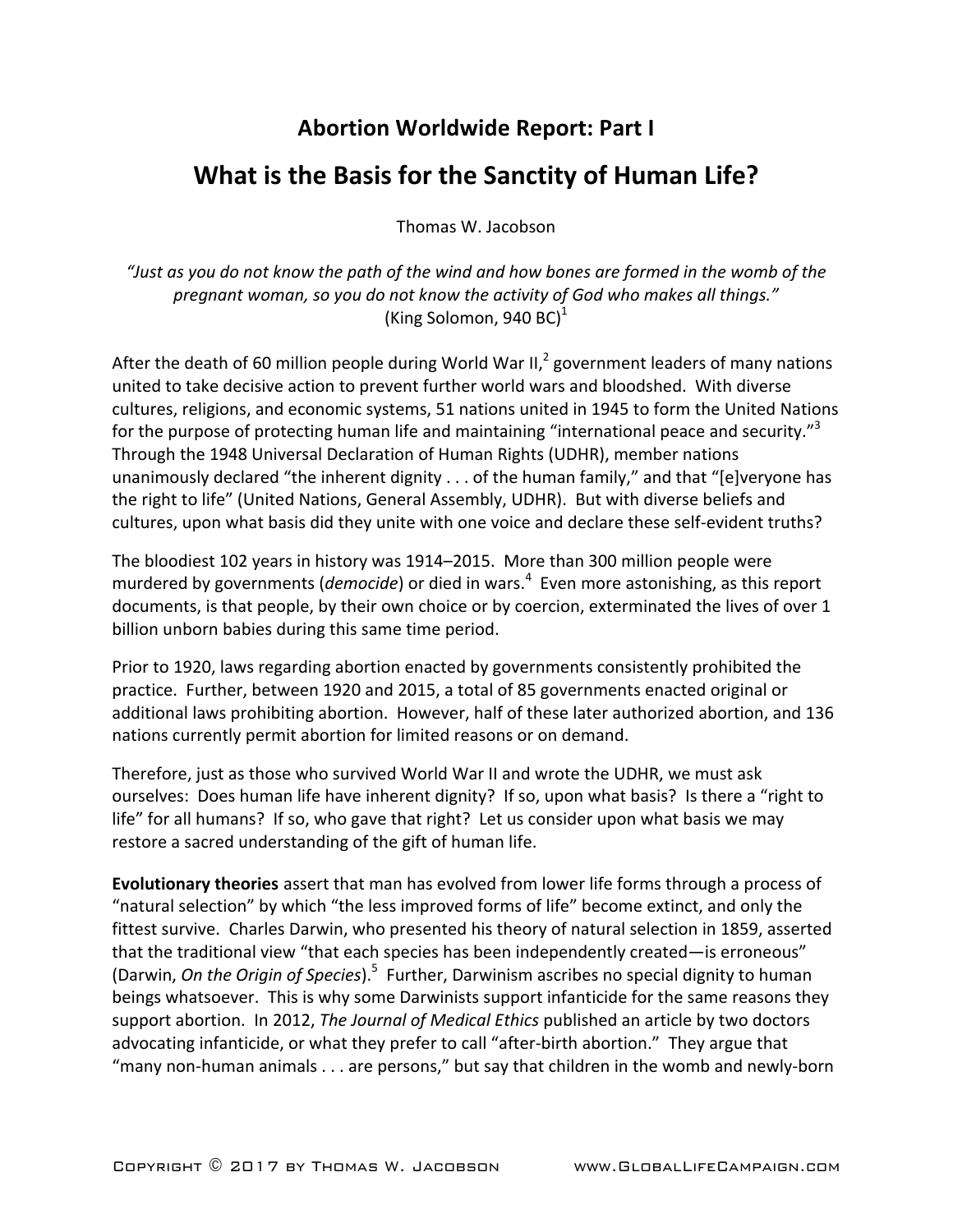children "are not persons"—only "potential persons"—unless an "actual person," the mother, attributes value to her child (Giubilini & Minerva, "After-Birth Abortion").  $^6$ 

**Humanism** "regards the universe as self-existing and not created," and "believes that man is part of nature and that he has emerged as a result of a continuous process" (Kurtz, *Humanist Manifesto I & II*).<sup>7</sup> Thus, humanism is based on impersonal and evolutionary views of the origin of man. In essence, humanists believe man has emerged as a supreme being, and the supreme good is self-fulfillment, self-gratification, and self-advancement at the expense of others when necessary. Thus, to a humanist, if a conceived baby is a perceived obstacle or even a hindrance toward achieving self-fulfillment and personal goals, then the baby is expendable.

**Marxism** and its offspring, **Communism**, claim that "nothing can have value, without being an object of utility" (Marx, *Book One*).<sup>8</sup> Karl Marx and Frederick Engels formulated their ideas upon evolutionary theory, viewing human history as "class struggles" and calling upon the proletariat (the oppressed class) to arise and overthrow the *bourgeois* (the ruling class) (Marx & Engels, *Manifesto of the Communist Party*).<sup>9</sup> During the past 100 years, Communist countries have exhibited systems of belief that do not value human life at any stage, except as it is useful to the person, government, or political party exercising control over that person's life. Indeed, their leaders and governments are responsible for the majority of democides and abortions worldwide. 

**Each of the above theories** rejects the existence of a Creator God, and thus any authority above man, and they have no basis for respecting the inherent dignity of all human life. Ultimately, they provide no reason—except self-interest—to love, protect, or show compassion or mercy to any other human being, especially someone in a vulnerable or weakened condition like a defenseless preborn<sup>i</sup> child.

**Buddhism** also rejects the existence of a Creator God, and asserts, "The idea of evolution is consistent with the Buddha's teachings . . . that everything arises from natural causes rather that divine creation."<sup>10</sup> Thus, "life begins 'with the mind's first arising, when consciousness first manifests itself,' although exactly when this happens is not clear" (Keown, "Abortion").<sup>11</sup>

**Hinduism** claims "man is an animal" and "man . . . is divine." He "arises from animal to human level," and possibly to a god level if he reaches certain prescribed goals by means of endless effort and many reincarnations (Brahmeshananda, "The Nature of Man").<sup>12</sup> While Hinduism condemns both abortion and animal killing, it does so primarily because of its belief in reincarnation, not because the preborn child is a unique person of intrinsic worth.

**Islam** presents a higher view of man. The **Qur'an** asserts that God created man.

And indeed, we created the human from an extract of clay. Then we made him a nuftah (drop of seed) in a secure place. Then we created the nuftah into a clot. So we created

 

 $\frac{1}{2}$  Please note that in this report, we generally refer to a conceived child in utero as a "preborn" child because this term refers specifically to a child prior to birth (i.e., preborn). The term "unborn" may refer to a living child in utero, or a child who died (i.e., unborn) due to miscarriage or abortion. Thus, generally in this report, "unborn" refers to children who died by miscarriage or abortion.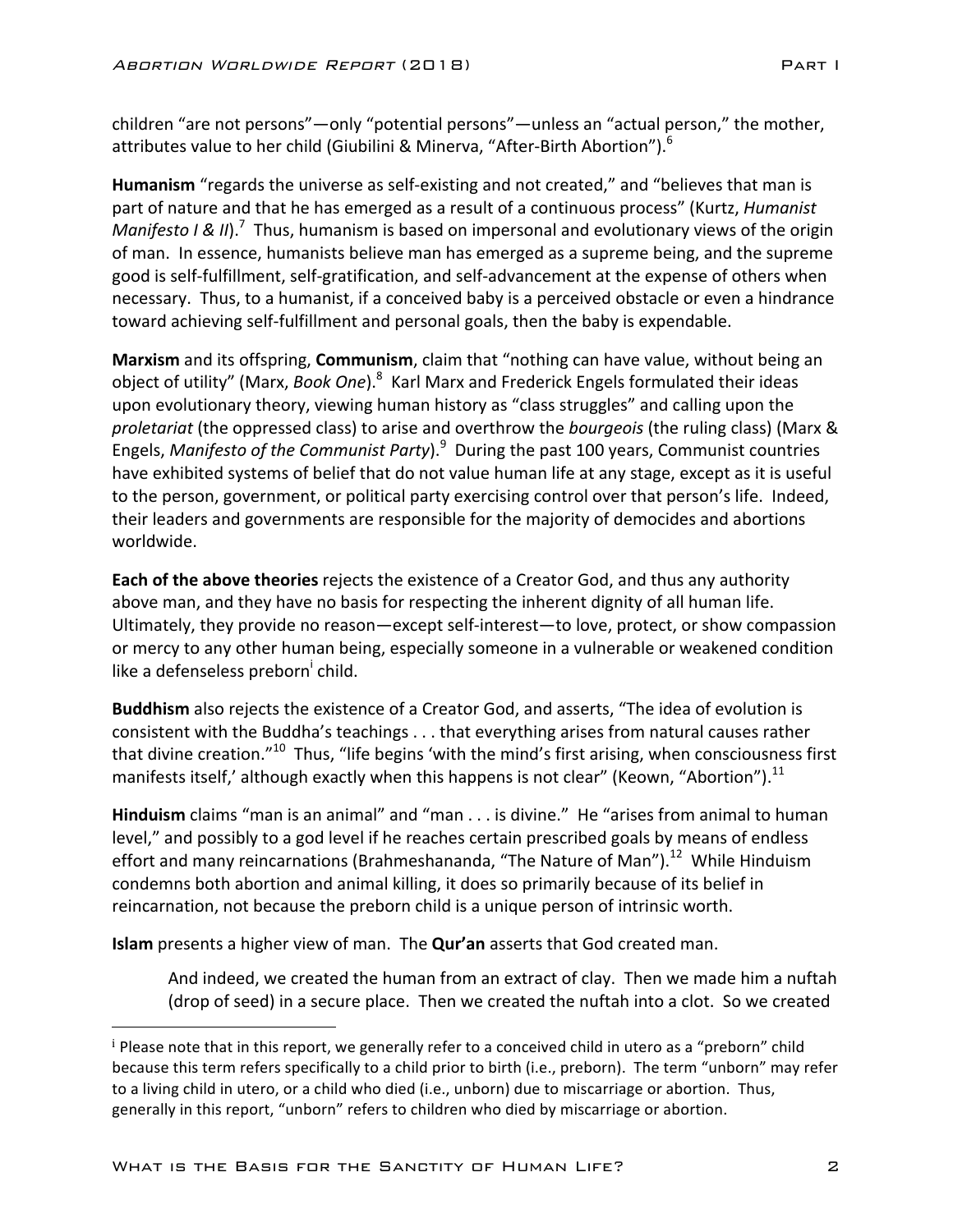the clot into a piece of flesh  $\dots$  into bones, so we clothed the bones with flesh. Then we made it another creature. (Dakdok 23:12–14) $^{13}$ 

"Hadith 4" expounds on this passage and asserts that human life begins at 120 days.

Verily the creation of each one of you is brought together in his mother's womb for forty days in the form of a drop, then he becomes a clot of blood for a like period, then a morsel of flesh for a like period, then there is sent to him the angel who blows the breath of life into him. (Muslim American Society, "Hadith  $4"$ )<sup>14</sup>

Thus, while Islamic doctrine does recognize the humanity and worth of the preborn child, it does so only 120 days after conception. That is why the Islamic government council in Maldives issued a *fatwa* that abortion was permissible "within 120 days of conception" ("Abortion Permissible").<sup>15</sup> Also, Kuwait, Qatar, and Saudi Arabia allow abortions for limited reasons within the first four months of pregnancy. This view conflicts with modern scientific evidence revealing rapid early development. Moreover, the Qur'an places value only on the lives of followers of Islam and calls upon them to destroy or subjugate all others.<sup>16</sup>

Evolutionary theories, humanism, and Marxism have no basis for the inherent value of human life. Buddhism and Hinduism place value on human life, but not above other forms of life. Islam is inconsistent on the value it places on human life, both before and after birth.

**The Law Written on Human Hearts:** Since none of the above human theories or religious belief systems provide an adequate basis for the universal understanding of "the inherent dignity" of every person, where does this common consciousness come from? Why do evolutionists demonstrate care for the weak, or humanists show self-sacrificing love, or the majority of Muslims want to live peacefully with those of other faiths instead of practicing *jihad*? They do so because of "the Law written in their hearts, their conscience bearing witness" (Romans 2:14– 15). This Law of God written on every human heart, regardless of beliefs, culture or nationality, gives us a common basis to come together and agree upon self-evident, universal truths.

**The Holy Bible**, including the Tanakh, is the only book in the world that explains these universal laws and truths that are consistent with God's Law written on our hearts and consciences. The Bible is God's gift to *all* mankind. It reveals the eternal, unchanging basis for the sanctity of human life of every person—preborn and born—from every tribe and nation.

## **7 Truths about the Sanctity of Human Life:**

1. God created man in His image. "In the beginning," when "God created the heavens and the earth" (Genesis 1:1), His final act on the sixth day was the pinnacle of His creation: making man in His image and likeness. The Personal God made personal man. "Then God said, 'Let Us make man in Our image, according to Our likeness' . . . God created man in His own image, in the image of God He created him; male and female He created them" (Genesis 1:26–27).<sup>17</sup>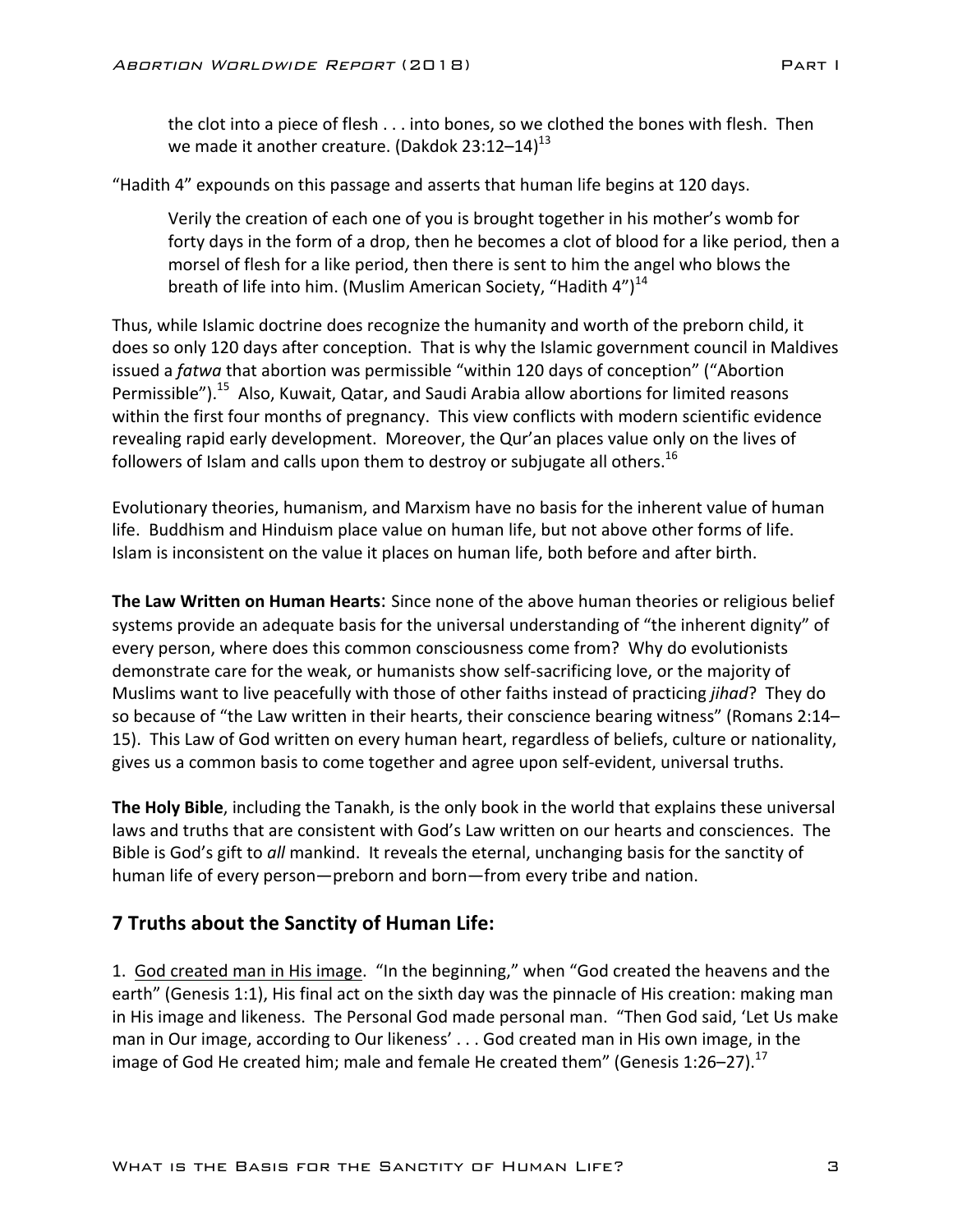In creation, God made mankind distinct from and lower than Himself, but also distinct from and above plants and creatures, and distinctly male or female.

2. God created man for relationship with Him for eternity. God created each person as an eternal being to live in right relationship with Him, and with other people. That relationship was broken because of sin, as recorded in Genesis 3, but can be restored instantly through repentance and faith in Jesus Christ and His redemptive sacrifice for our sins. Through belief in Jesus alone, God has extended to every person the opportunity to live with Him eternally.<sup>18</sup>

3. God created man as "male and female" for marriage, procreation, and family. God ordained the institution of marriage when He created the first man and woman, and designed them to be joined together as "one flesh" in a lifetime covenant (Genesis 2:24). He also ordained them to procreate and form a family when He commanded them to "[b]e fruitful and multiply, and fill the earth" (Genesis 1:28).<sup>19</sup> It is through this union of love that He ordained a husband and wife to bring forth, nurture, and raise children. Yet children born out of wedlock are to be equally cherished and protected. Furthermore, God created women to be givers of life, and never to arbitrarily take life (Genesis 3:20).

4. God knows a child before conception. Another profound truth God revealed in the Bible is that He knows each person before we are conceived in our mother's womb. When God called Jeremiah to be a prophet, He said: "Before I formed you in the womb I knew you, and before you were born I consecrated you" (Jeremiah 1:5).<sup>20</sup> Every child is precious to God and known by God before he was even a thought in the mind of his parents.

5. God forms each child<sup>21</sup> in the womb. It is a profound revelation that God Himself forms each baby<sup>22</sup> in his<sup>23</sup> mother's womb. King David beautifully explained this truth 3,000 years ago:

Thou didst form my inward parts; Thou didst weave me in my mother's womb. I will give thanks to Thee, for I am fearfully and wonderfully made; wonderful are Thy works, and my soul knows it very well. My frame was not hidden from Thee, when I was made in secret, and skillfully wrought in the depths of the earth. Thine eyes have seen my unformed substance; and in Thy book they were all written, the days that were ordained for me, when as yet there was not one of them." (Psalm 139:13–16)<sup>24</sup>

Every baby is an eternal being created by God from the moment of conception.

6. God brings forth children "from the womb," as King David realized: "You are He who brought me forth from the womb; You made me trust when upon my mother's breasts. Upon You I was cast from birth; You have been my God from my mother's womb" (Psalm 22:9–10).<sup>25</sup>

7. Children are a gift from the LORD. When the first child was born, Eve declared, "I have gotten a manchild with the help of the LORD" (Genesis 4:1). King David, 3,000 years later, said, "Behold, children are a gift of the LORD, the fruit of the womb is a reward" (Psalm 127:3).<sup>26</sup>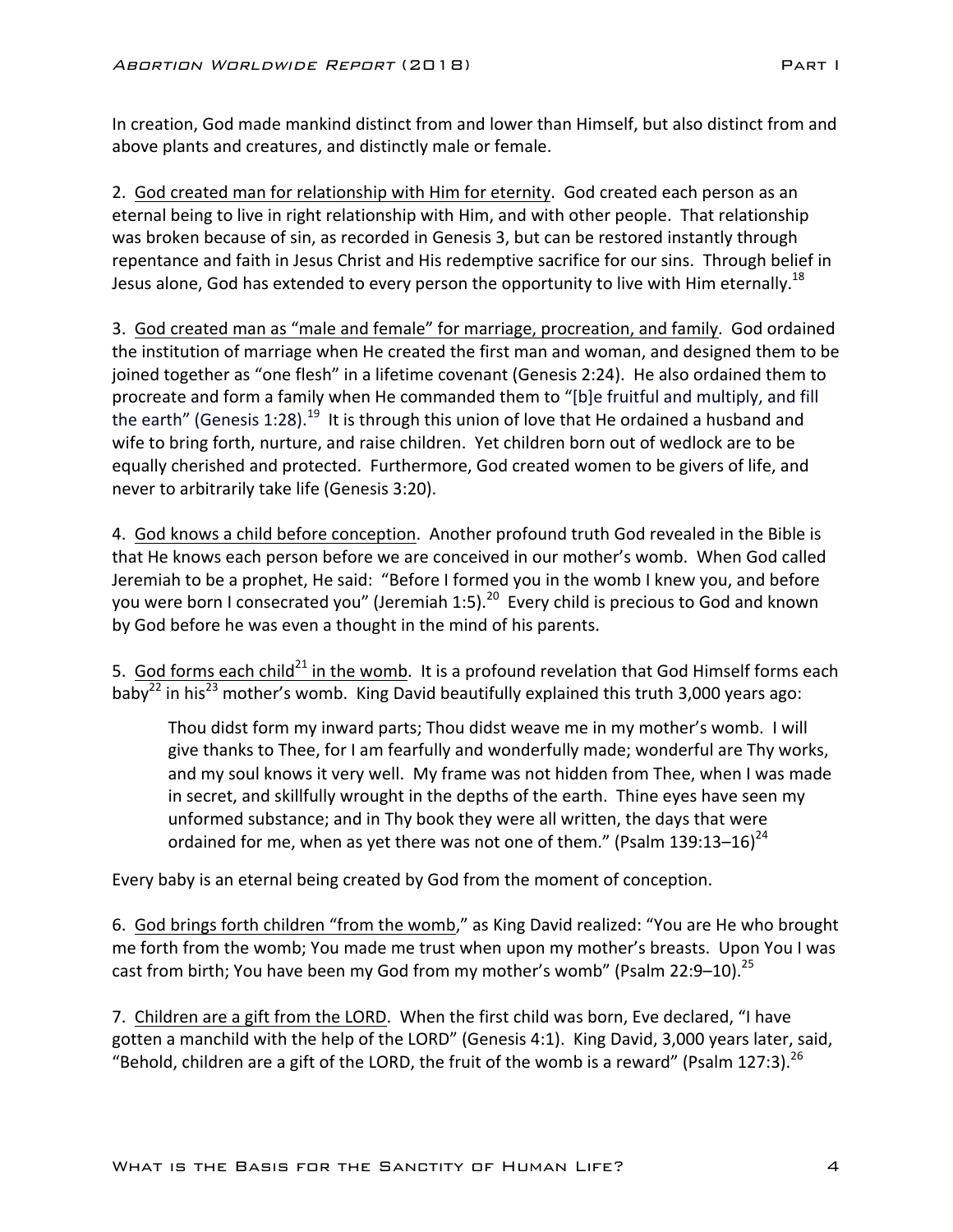These truths given to us in the Bible and self-evident to us in life, are the unchangeable and universal basis for the sanctity of human life and the inherent right to life given by God.

**Scientific Evidence Matches Biblical Truth.** The next brief will discuss the scientific and medical evidence of the humanity of a child in the womb. There is no conflict between honest scientific research and Biblical truth; in fact, science and medical evidence match the truths revealed in the Bible, within the limits that science and medicine can inform us.

When the LORD God created all the plants, trees, fish, birds, animals and then man on the earth, He made them each with unique seed within them to produce only "after their kind." God created "plants yielding seed after their kind, and trees bearing fruit with seed in them after their kind." Then He created living creatures and fish in the waters "after their kind, and every winged bird after its kind." Then He created "cattle and creeping things and beasts of the earth after their kind" (Genesis 1:11–12, 20–21, 24–25). After He finished all the other aspects of creation, "Then God said, "Let Us make man in Our image, according to Our likeness' . . . and God said to them, 'Be fruitful and multiply, and fill the earth, and subdue it'" (Genesis 1:26–27). God separately made mankind uniquely in His image, with seed in them to create offspring after their kind.

The seed within each determines what it will be. We know that plants cannot produce trees; trees cannot produce fish; fish cannot produce birds; and apes cannot produce humans. They did not evolve from one to the other. "All flesh is not the same flesh, but there is one flesh of men, and another flesh of beasts, and another flesh of birds, and another of fish" (1 Corinthians 15:39). Each can only produce "after their kind." The seed in humans can only produce another human being—descendants or "seed" of the father and mother (Genesis 9:9; 12:7). Further, as discussed above, God knows each child before conception, forms each boy or girl in the womb, and brings him or her forth from the womb. In creating us in His likeness, God Himself, the Person of God, imparted personhood, intrinsic value, and inherent worth to every human being. His handiwork is described and displayed in the next brief.

The book of Genesis reminds us that, "A human being is created in the image of God" and for that reason, every human being has an intrinsic dignity for which he should be *honoured and respected, not exploited or eliminated (Archbishop David Gitari, Church of* the Province of Kenya, Anglican Communion). $27$ 

**\_\_\_\_\_\_\_\_\_\_\_\_\_\_\_\_\_\_\_\_\_\_\_\_\_\_\_**

The transmission of human life is a most serious role in which married people collaborate *freely* and responsibly with God the Creator. It has always been a source of great joy to them, even though it sometimes entails many difficulties and hardships (Pope Paul VI, "Humanae Vitae").<sup>28</sup>

*The greatest destroyer of peace is abortion, because it is a direct war, a direct killing direct murder by the mother herself.* . . . (I)f a mother can kill her own child—what is left *for* me to kill you and you to kill me—there is nothing between (Mother Teresa, "Nobel Lecture"). $^{29}$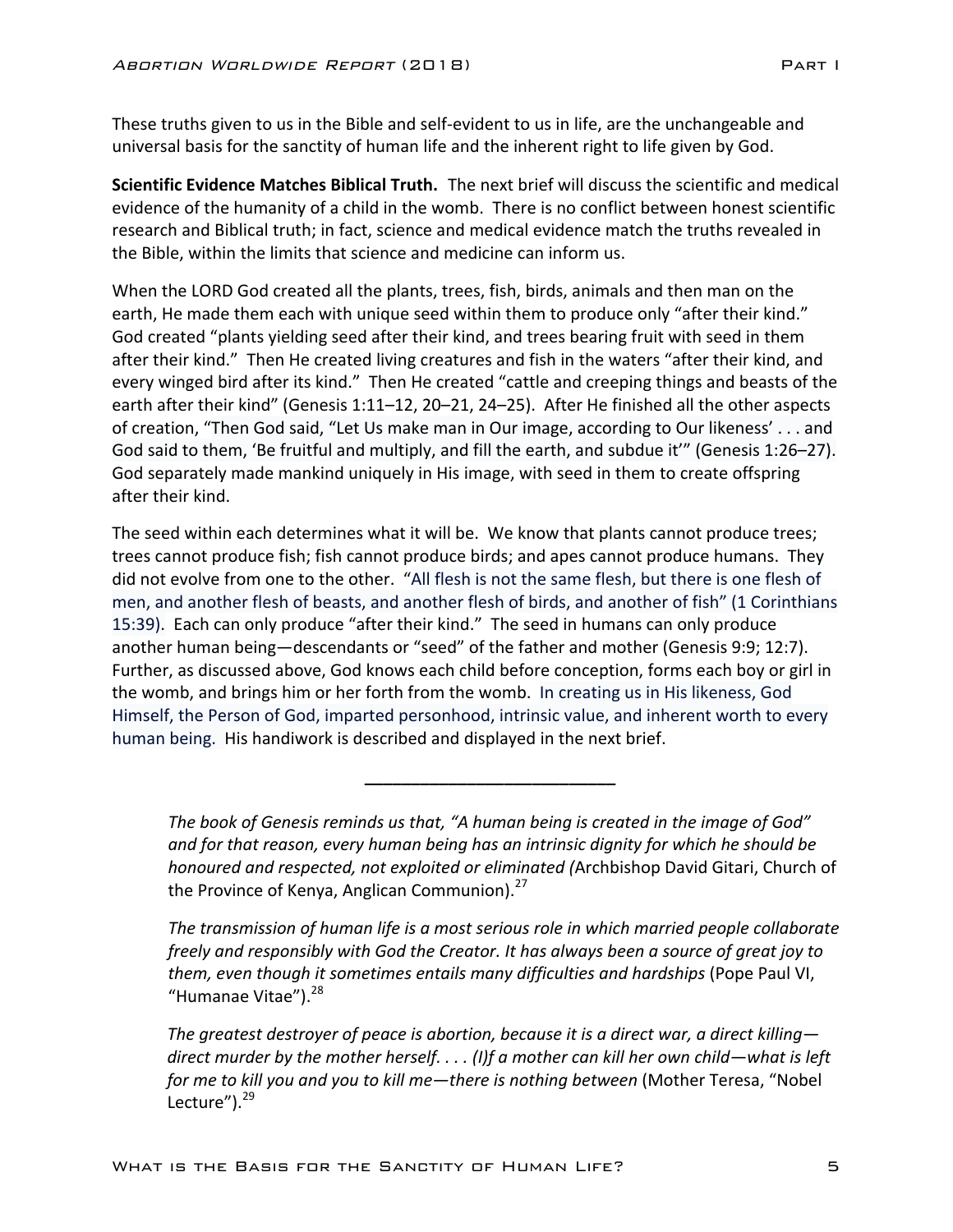As a scientist I know . . . that human life begins at conception. Although I am not a *formal religionist, I believe with all my heart that there is a divinity of existence which commands us to declare a final and irreversible halt to this infinitely sad and shameful crime against humanity* (Nathanson, "Confessions of an Ex-Abortionist").<sup>30</sup>

We recognize and assent to the truth that every human being—the one just conceived, the new-born, young or old, healthy or ill—has the very same right to live (Wosicki and Zięba of Poland). $31$ 

*From conception each unborn child is by nature a human being* (San Jose Articles, art. 3, San Jose, Costa Rica).<sup>32</sup>

The sanctity of human life is a core principle  $\ldots$  We believe human life is of inestimable worth and significance in all its dimensions . . . To be created in the likeness of God *means* that each human bears His image and with it, a value beyond our unique *characteristics or individual attributes. Nothing else in God's created order has the* distinction of reflecting His image; it's a privileged status reserved only for humankind (Earll, "Sanctity of Life Ethic"). $33$ 

## Endnotes

 

<sup>3</sup> United Nations. "Chapter 1: Purposes and Principles." *Charter of the United Nations*, 1945.

<sup>4</sup> Professor Rudolph J. Rummel (1932–2014), author of *Death By Government* and *Power Kills*: www.hawaii.edu/powerkills/20TH.HTM; also, see: "List of Wars by Death Toll." Wikipedia, en.wikipedia.org/wiki/List\_of\_wars\_by\_death\_toll.

<sup>5</sup> Darwin, Charles. On the Origin of Species by Means of Natural Selection, or the Preservation of *Favoured Races in the Struggle for Life. John Murray, 1859.* 

<sup>6</sup> Giubilini, Alberto, and Francesca Minerva. "After-Birth Abortion: Why Should the Baby Live?" Journal of *Medical Ethics.* 2012. *BMJ.* doi:10.1136/medethics-2011-100411.

<sup>8</sup> Marx, Karl. *Book One: The Process of Production of Capital*, sec. 1. Progress Publishers, 1887/2005. *Marxists Internet Archive*, www.marxists.org/archive/marx/works/1867-c1/ch01.htm.

<sup>9</sup> Marx, Karl, and Frederick Engels. *Manifesto of the Communist Party*. Progress Publishers, 1969/1987. *Marxists Internet Archive*, www.marxists.org/archive/marx/works/download/pdf/Manifesto.pdf.

 $10$  Dhammika, Bhante S. "Evolution." *Guide to Buddhism A To Z*,

www.buddhisma2z.com/content.php?id=131.

<sup>11</sup> Keown, Damien. "Abortion." *Guide to Buddhism A To Z*, www.buddhisma2z.com/content.php?id=3.

<sup>12</sup> Brahmeshananda, Swami. "The Nature of Man According to Hinduism." Understanding Hinduism, www.hinduism.co.za/natureof.htm; Murti, Vasu, and Mary K. Derr. "Abortion is Bad Karma: Hindu Perspectives." Special Issue on Spiritual Diversity, special issue of *Feminism and Nonviolence Studies*, 1998, http://www.fnsa.org/fall98/murti1.html.

<sup>1</sup> Ecclesiastes 11:5. 

<sup>&</sup>lt;sup>2</sup> "Research Starters: Worldwide Deaths in World War II." The National WWII Museum, www.nationalww2museum.org/learn/education/for-students/ww2-history/ww2-by-thenumbers/world-wide-deaths.html.

<sup>&</sup>lt;sup>7</sup> Kurtz, Paul, editor. *Humanist Manifesto I & II*. Prometheus Books, 1982.